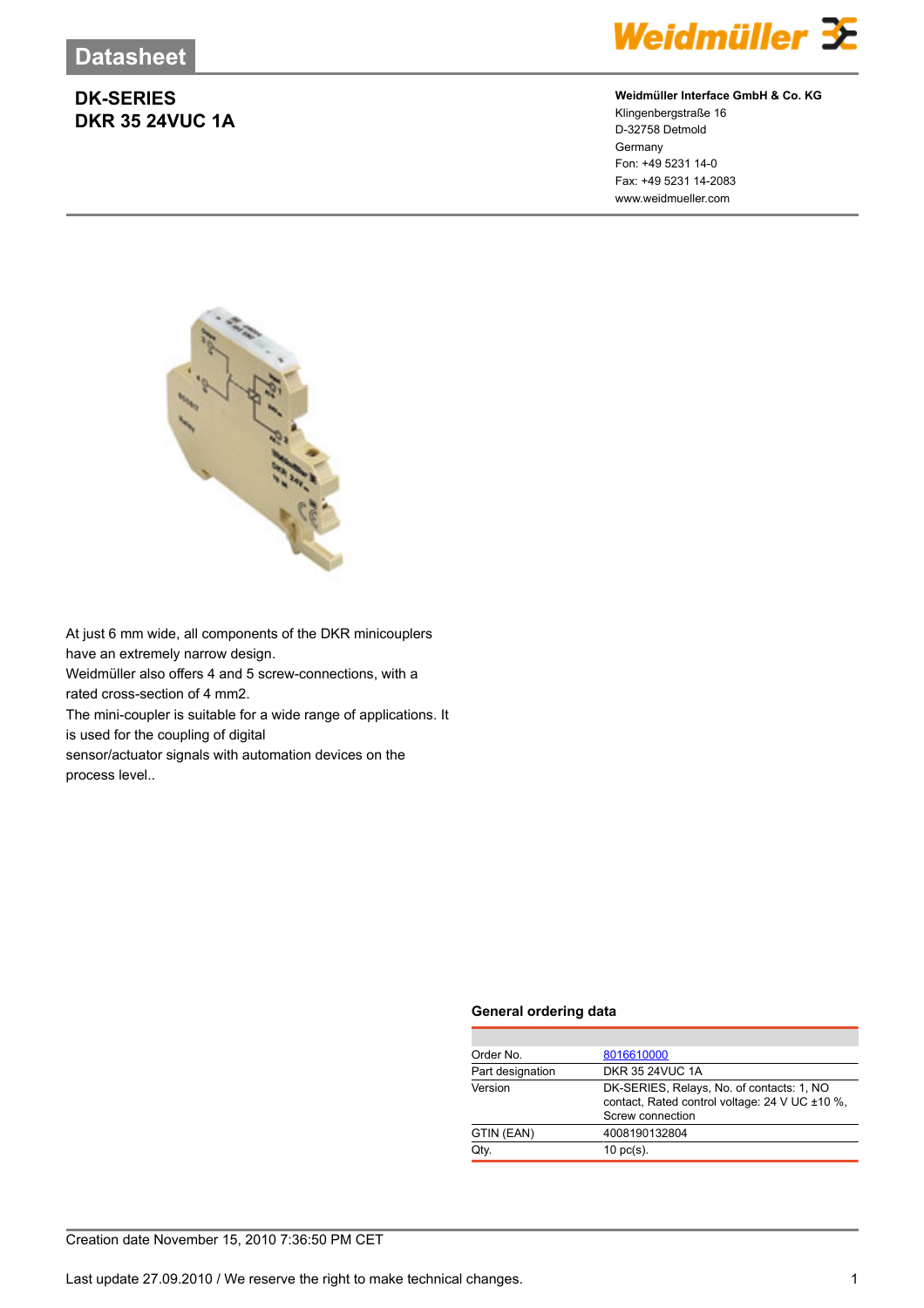# **Technical data www.weidmueller.com**

**Dimensions**



#### **Weidmüller Interface GmbH & Co. KG**

Klingenbergstraße 16 D-32758 Detmold Germany Fon: +49 5231 14-0 Fax: +49 5231 14-2083

| Length                                      | 77 mm                                        | Width                                                      | 6 mm                             |
|---------------------------------------------|----------------------------------------------|------------------------------------------------------------|----------------------------------|
| Height                                      | 62 mm                                        |                                                            |                                  |
|                                             |                                              |                                                            |                                  |
| <b>Temperature</b>                          |                                              |                                                            |                                  |
|                                             |                                              |                                                            |                                  |
| Ambient temperature (operational)           | -25 °C+40 °C                                 | Storage temperature                                        | -40 °C+60 °C                     |
| Input                                       |                                              |                                                            |                                  |
|                                             |                                              |                                                            |                                  |
| Rated voltage                               | 150 V                                        | Rated control voltage                                      | 24 V UC ±10 %                    |
| Response / drop-out voltage AC coil         | 12 V/8 V                                     | Pull-in (sparkover) / drop-out voltage DC coil 10 V / 11 V |                                  |
| Rated current AC                            | 15 mA                                        | Rated current DC                                           | 9 mA                             |
| Pull-in / drop-out current, AC coil         | 6.3 mA / 4.3 mA                              | Pull-in / drop-out current, DC coil                        | 3.8 mA // 3mA                    |
| Power rating                                | 0.36 VA / 216 mW                             | Status indicator                                           | Green LED                        |
|                                             |                                              |                                                            |                                  |
| Output                                      |                                              |                                                            |                                  |
|                                             |                                              |                                                            |                                  |
| Continuous current                          | 0.5A                                         | Max. switching current                                     | 500 A                            |
| Max. switching frequency at rated load      | 5 Hz                                         | Sparkover time / Drop-out time                             | typ. 0.72.5 ms / 0.22 ms         |
| Switch-off delay                            | typical. 0.22.0 ms                           | Switch-on delay                                            | typically 0.72.5 ms              |
| Switching voltage AC, max.                  | 100 V                                        | making current                                             | 500 mA                           |
| max. switching capacity                     | 10 W / 10 VA                                 | min. switching capacity                                    | 1 V / 1 mA                       |
| <b>Contact data</b>                         |                                              |                                                            |                                  |
|                                             |                                              |                                                            |                                  |
| Contact design                              | NO contact                                   | No. of contacts                                            | 1                                |
| Contact material                            | Rh/Ru                                        | Mechanical service life                                    | 10 <sup>9</sup> switching cycles |
| <b>Rated data</b>                           |                                              |                                                            |                                  |
|                                             |                                              |                                                            |                                  |
| Conductor connection system                 | Screw connection                             | DIN Rail compatibility                                     | <b>TS 35</b>                     |
| Humidity                                    | 40°C / 93% rel. humidity, no<br>condensation |                                                            |                                  |
| Insulation coordination (EN 50 178)         |                                              |                                                            |                                  |
|                                             |                                              |                                                            |                                  |
| Clearance and creepage distances for        |                                              | Dielectric strength to mounting rail                       |                                  |
| control/load side                           | $\geq 3$ mm                                  |                                                            | 4 kV <sub>eff</sub>              |
| Impulse withstand voltage                   | 1.5 kV                                       | Overvoltage category                                       | Ш                                |
| Pollution severity                          | $\overline{2}$                               | Protection class                                           | IP 20                            |
| Protective separation acc. to VDE 0106 part |                                              | Rated voltage                                              |                                  |
| 101                                         | No                                           |                                                            | 150 V                            |
| Other technical data                        |                                              |                                                            |                                  |
|                                             |                                              |                                                            |                                  |
| Free-wheel diode                            | No                                           | Reverse polarity protection                                | not available                    |
| Status indicator                            | Green LED                                    | Version                                                    | Relay coupler                    |
| <b>Approvals</b>                            |                                              |                                                            |                                  |
|                                             |                                              |                                                            |                                  |
| Approvals institutes                        | GOSTME25; CE                                 |                                                            |                                  |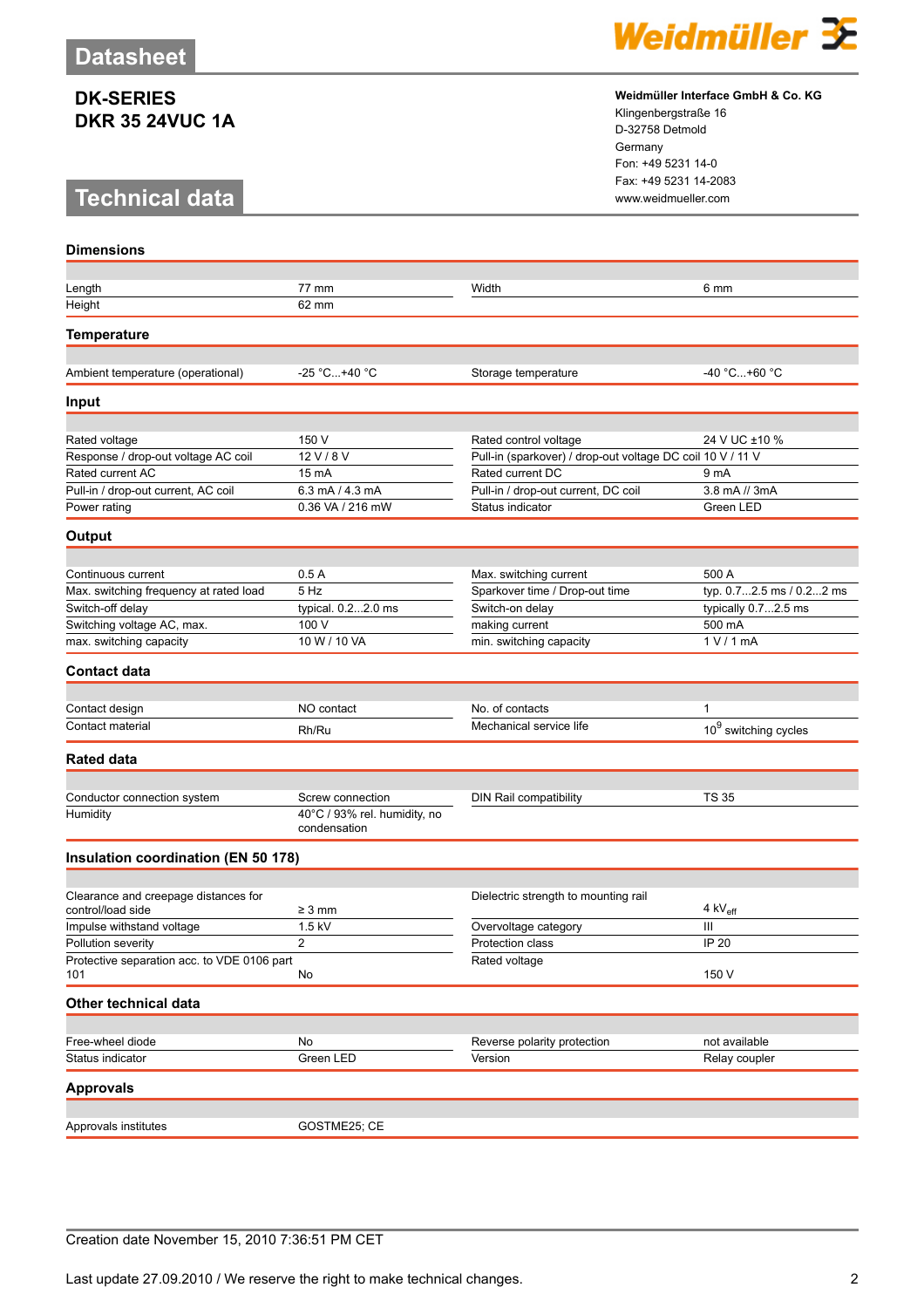# **Technical data www.weidmueller.com**

## **Classifications**

| <b>ETIM 2.0</b>      | EC001437                           | ETIM 3.0   | EC001437    |
|----------------------|------------------------------------|------------|-------------|
| eClass 5.1           | 27-37-16-01                        | eClass 6.0 | 27-37-16-01 |
| <b>Notes</b>         |                                    |            |             |
|                      |                                    |            |             |
| Note, technical data | End plate<br>AP DKT4 PA 0687560000 |            |             |

Weidmüller 3E

**Weidmüller Interface GmbH & Co. KG**

Klingenbergstraße 16 D-32758 Detmold Germany Fon: +49 5231 14-0 Fax: +49 5231 14-2083